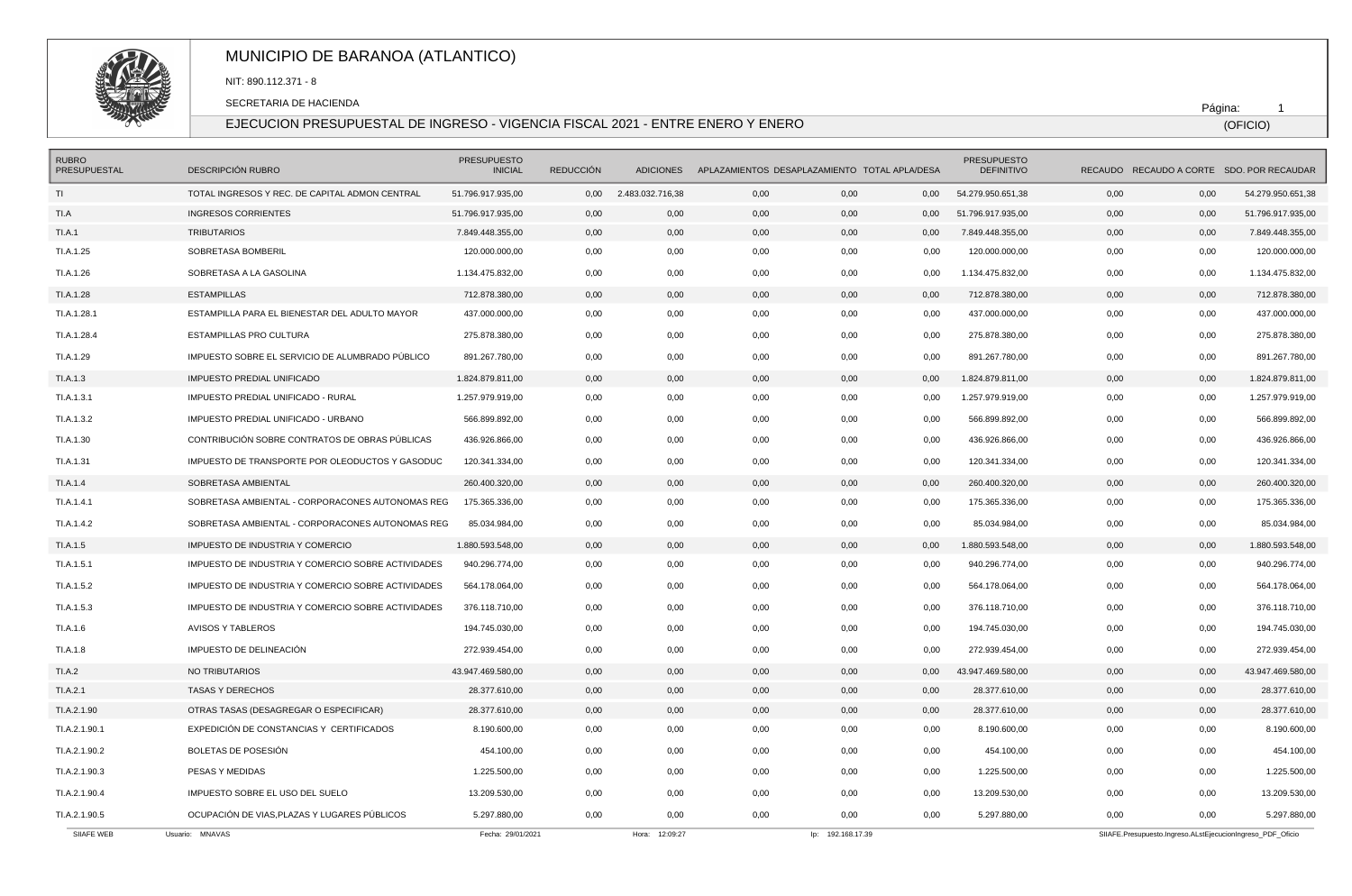

# MUNICIPIO DE BARANOA (ATLANTICO)

NIT: 890.112.371 - 8

SECRETARIA DE HACIENDA

#### EJECUCION PRESUPUESTAL DE INGRESO - VIGENCIA FISCAL 2021 - ENTRE ENERO Y ENERO

Página: 2

(OFICIO)

| <b>RUBRO</b><br>PRESUPUESTAL | DESCRIPCIÓN RUBRO                                    | <b>PRESUPUESTO</b><br><b>INICIAL</b> | <b>REDUCCIÓN</b> |                |      | ADICIONES APLAZAMIENTOS DESAPLAZAMIENTO TOTAL APLA/DESA |      | <b>PRESUPUESTO</b><br><b>DEFINITIVO</b> |      | RECAUDO RECAUDO A CORTE SDO. POR RECAUDAR                  |                   |
|------------------------------|------------------------------------------------------|--------------------------------------|------------------|----------------|------|---------------------------------------------------------|------|-----------------------------------------|------|------------------------------------------------------------|-------------------|
| TI.A.2.2                     | MULTAS Y SANCIONES                                   | 348.178.398,00                       | 0,00             | 0,00           | 0,00 | 0,00                                                    | 0,00 | 348.178.398,00                          | 0,00 | 0,00                                                       | 348.178.398,00    |
| TI.A.2.2.1                   | TRÁNSITO Y TRANSPORTE                                | 162.600,00                           | 0,00             | 0,00           | 0,00 | 0,00                                                    | 0,00 | 162.600,00                              | 0,00 | 0,00                                                       | 162.600,00        |
| TI.A.2.2.4                   | MULTAS DE GOBIERNO                                   | 10.241.850,00                        | 0,00             | 0,00           | 0,00 | 0,00                                                    | 0,00 | 10.241.850,00                           | 0,00 | 0,00                                                       | 10.241.850,00     |
| TI.A.2.2.4.1                 | REGISTRO DE MARCAS Y HERRETES                        | 730.830,00                           | 0,00             | 0,00           | 0,00 | 0,00                                                    | 0,00 | 730.830,00                              | 0,00 | 0,00                                                       | 730.830,00        |
| TI.A.2.2.4.5                 | OTRAS MULTAS DE GOBIERNO                             | 9.511.020.00                         | 0,00             | 0,00           | 0,00 | 0,00                                                    | 0,00 | 9.511.020.00                            | 0,00 | 0,00                                                       | 9.511.020.00      |
| TI.A.2.2.4.5.1               | COMPARENDO AMBIENTAL                                 | 9.511.020,00                         | 0,00             | 0,00           | 0,00 | 0,00                                                    | 0,00 | 9.511.020,00                            | 0,00 | 0,00                                                       | 9.511.020,00      |
| TI.A.2.2.5                   | <b>INTERESES MORATORIOS</b>                          | 311.077.896,00                       | 0,00             | 0,00           | 0,00 | 0,00                                                    | 0,00 | 311.077.896,00                          | 0,00 | 0,00                                                       | 311.077.896,00    |
| TI.A.2.2.5.1                 | PREDIAL                                              | 297.072.596,00                       | 0,00             | 0,00           | 0,00 | 0,00                                                    | 0,00 | 297.072.596,00                          | 0,00 | 0,00                                                       | 297.072.596,00    |
| TI.A.2.2.5.2                 | SOBRETASA AMBIENTAL                                  | 3.216.900,00                         | 0,00             | 0,00           | 0,00 | 0,00                                                    | 0,00 | 3.216.900,00                            | 0,00 | 0,00                                                       | 3.216.900,00      |
| TI.A.2.2.5.3                 | <b>INDUSTRIA Y COMERCIO</b>                          | 10.788.400,00                        | 0,00             | 0,00           | 0,00 | 0,00                                                    | 0,00 | 10.788.400,00                           | 0,00 | 0,00                                                       | 10.788.400,00     |
| TI.A.2.2.6                   | SANCIONES TRIBUTARIAS                                | 26.696.052,00                        | 0,00             | 0,00           | 0,00 | 0,00                                                    | 0,00 | 26.696.052,00                           | 0,00 | 0,00                                                       | 26.696.052,00     |
| TI.A.2.2.6.2                 | <b>INDUSTRIA Y COMERCIO</b>                          | 26.696.052,00                        | 0,00             | 0,00           | 0,00 | 0,00                                                    | 0,00 | 26.696.052,00                           | 0,00 | 0,00                                                       | 26.696.052,00     |
| TI.A.2.3                     | <b>CONTRIBUCIONES</b>                                | 2.000,00                             | 0,00             | 0,00           | 0,00 | 0,00                                                    | 0,00 | 2.000,00                                | 0,00 | 0,00                                                       | 2.000,00          |
| TI.A.2.3.1                   | CONTRIBUCIÓN DE VALORIZACIÓN                         | 1.000,00                             | 0,00             | 0,00           | 0,00 | 0,00                                                    | 0,00 | 1.000,00                                | 0,00 | 0,00                                                       | 1.000,00          |
| TI.A.2.3.2                   | PARTICIPACIÓN EN LA PLUSVALÍA                        | 1.000,00                             | 0,00             | 0,00           | 0,00 | 0,00                                                    | 0,00 | 1.000,00                                | 0,00 | 0,00                                                       | 1.000,00          |
| TI.A.2.4                     | VENTA DE BIENES Y SERVICIOS                          | 120.880.708,00                       | 0,00             | 0,00           | 0,00 | 0,00                                                    | 0,00 | 120.880.708,00                          | 0,00 | 0,00                                                       | 120.880.708,00    |
| TI.A.2.4.10                  | OTROS INGRESOS DE VENTA DE BIENES Y SERVICIOS DIFERE | 62.000.000,00                        | 0,00             | 0,00           | 0,00 | 0,00                                                    | 0,00 | 62.000.000,00                           | 0,00 | 0,00                                                       | 62.000.000,00     |
| TI.A.2.4.4                   | PLAZA DE MERCADO                                     | 58.880.708,00                        | 0,00             | 0,00           | 0,00 | 0,00                                                    | 0,00 | 58.880.708,00                           | 0,00 | 0,00                                                       | 58.880.708,00     |
| TI.A.2.5                     | RENTAS CONTRACTUALES                                 | 164.624.532,00                       | 0,00             | 0,00           | 0,00 | 0,00                                                    | 0,00 | 164.624.532,00                          | 0,00 | 0,00                                                       | 164.624.532,00    |
| TI.A.2.5.1                   | <b>ARRENDAMIENTOS</b>                                | 164.624.532,00                       | 0,00             | 0,00           | 0,00 | 0,00                                                    | 0,00 | 164.624.532,00                          | 0,00 | 0,00                                                       | 164.624.532,00    |
| TI.A.2.6                     | <b>TRASFERENCIAS</b>                                 | 43.278.705.442,00                    | 0,00             | 0,00           | 0,00 | 0,00                                                    | 0.00 | 43.278.705.442.00                       | 0,00 | 0,00                                                       | 43.278.705.442,00 |
| TI.A.2.6.1                   | TRANSFERENCIAS DE LIBRE DESTINACIÓN                  | 1.766.152.923,00                     | 0,00             | 0,00           | 0,00 | 0,00                                                    | 0,00 | 1.766.152.923,00                        | 0,00 | 0,00                                                       | 1.766.152.923,00  |
| TI.A.2.6.1.1                 | DEL NIVEL NACIONAL                                   | 1.766.152.923,00                     | 0,00             | 0,00           | 0,00 | 0,00                                                    | 0,00 | 1.766.152.923,00                        | 0,00 | 0,00                                                       | 1.766.152.923,00  |
| TI.A.2.6.1.1.1               | SGP: LIBRE DESTINACIÓN DE PARTICIPACIÓN DE PROPÓSITO | 1.766.152.923,00                     | 0,00             | 0,00           | 0,00 | 0,00                                                    | 0,00 | 1.766.152.923,00                        | 0,00 | 0,00                                                       | 1.766.152.923,00  |
| TI.A.2.6.2                   | TRASFERENCIAS PARA INVERSIÓN                         | 41.512.552.519,00                    | 0,00             | 0,00           | 0,00 | 0,00                                                    | 0,00 | 41.512.552.519,00                       | 0,00 | 0,00                                                       | 41.512.552.519,00 |
| TI.A.2.6.2.1                 | DEL NIVEL NACIONAL                                   | 37.685.901.508,00                    | 0,00             | 0,00           | 0,00 | 0,00                                                    | 0,00 | 37.685.901.508,00                       | 0,00 | 0,00                                                       | 37.685.901.508,00 |
| TI.A.2.6.2.1.1               | SISTEMA GENERAL DE PARTICIPACIONES                   | 22.359.253.432,00                    | 0,00             | 0,00           | 0,00 | 0,00                                                    | 0,00 | 22.359.253.432,00                       | 0,00 | 0,00                                                       | 22.359.253.432,00 |
| TI.A.2.6.2.1.1.1             | SISTEMA GENERAL DE PARTICIPACIONES -EDUCACIÓN        | 1.693.941.959,00                     | 0,00             | 0,00           | 0,00 | 0,00                                                    | 0,00 | 1.693.941.959,00                        | 0,00 | 0,00                                                       | 1.693.941.959,00  |
| TI.A.2.6.2.1.1.1.4           | S. G. P. EDUCACIÓN -RECURSOS DE CALIDAD              | 1.693.941.959,00                     | 0,00             | 0,00           | 0,00 | 0,00                                                    | 0,00 | 1.693.941.959,00                        | 0,00 | 0,00                                                       | 1.693.941.959,00  |
| TI.A.2.6.2.1.1.1.4.1         | CALIDAD POR MATRÍCULA OFICIAL                        | 487.186.649,00                       | 0,00             | 0,00           | 0,00 | 0,00                                                    | 0,00 | 487.186.649,00                          | 0,00 | 0,00                                                       | 487.186.649,00    |
| TI.A.2.6.2.1.1.1.4.2         | CALIDAD POR GRATUIDAD (SIN SITUACIÓN DE FONDOS)      | 1.206.755.310,00                     | 0,00             | 0,00           | 0,00 | 0,00                                                    | 0,00 | 1.206.755.310,00                        | 0,00 | 0,00                                                       | 1.206.755.310,00  |
| SIIAFE WEB                   | Usuario: MNAVAS                                      | Fecha: 29/01/2021                    |                  | Hora: 12:09:27 |      | lp: 192.168.17.39                                       |      |                                         |      | SIIAFE.Presupuesto.Ingreso.ALstEjecucionIngreso_PDF_Oficio |                   |